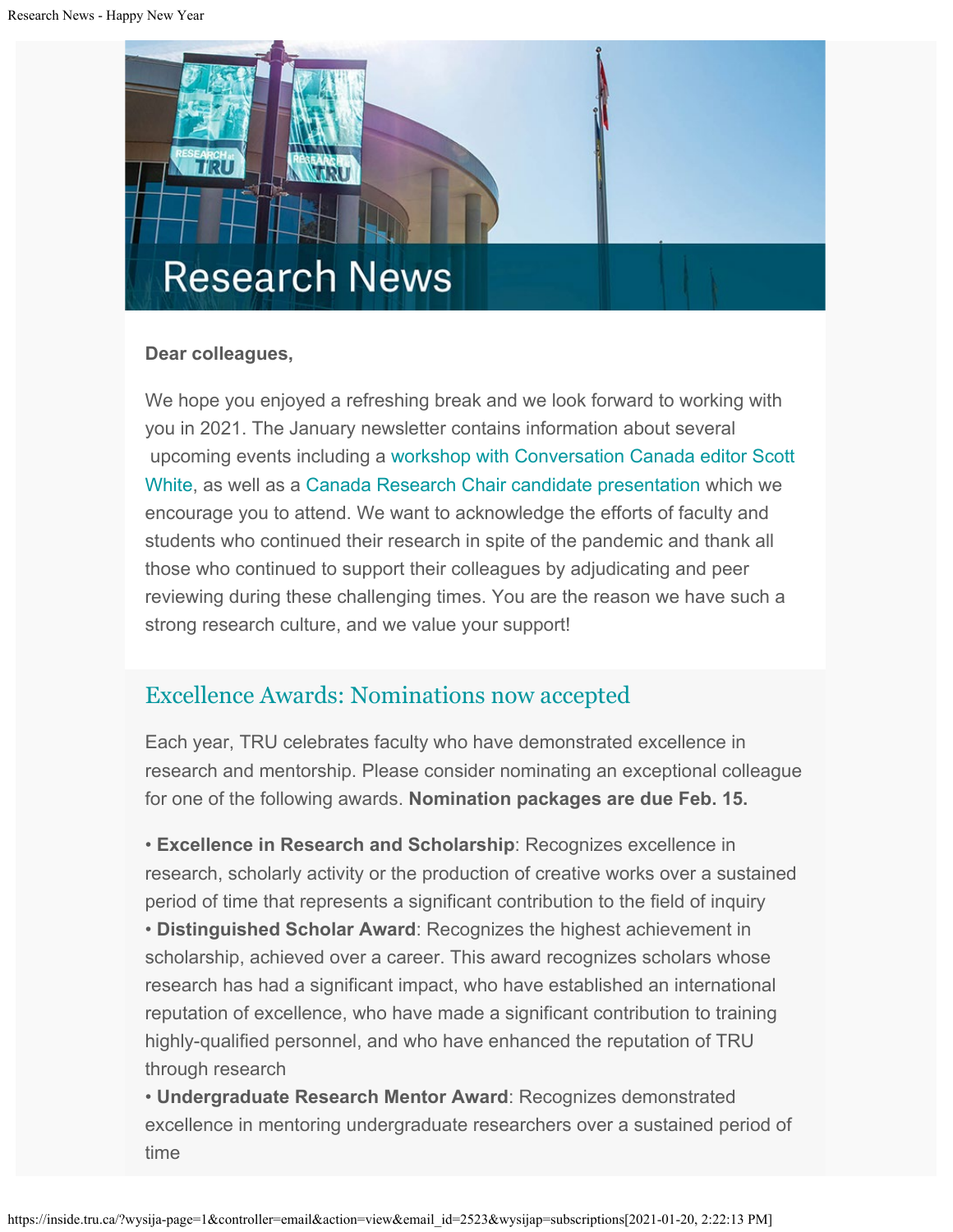• **Graduate Research Mentor Award:** Recognizes demonstrated excellence mentoring graduate student researchers over a sustained period of time

## [Worth 1000 Words:](https://www.tru.ca/research/research-week/research-in-pictures.html) [Research photo contest](https://www.tru.ca/research/research-week/research-in-pictures.html)

We are once again about to launch [Worth 1000 Words:](https://www.tru.ca/research/research-week/research-in-pictures.html) [Research in Pictures](https://www.tru.ca/research/research-week/research-in-pictures.html). This competition is in its second year, and we are excited to see what you have been up to.



Make sure you follow us on [Facebook,](https://www.facebook.com/TRUResearch) [Twitter](https://twitter.com/TRUResearch) and [Instagram](https://www.instagram.com/trustudentresearch/) for complete contest details!

## Requests for [Tk'emlups te Secwépemc](https://www.tru.ca/indigenous/indigenous-education-team.html)

Should you wish to engage with Tk'emlups te Secwépemc in the course of your research, please send all TRU requests to [Tina Matthew](mailto:tmatthew@tru.ca) at the Office of Indigenous Education. The [Office of Indigenous Education website](http://inside.tru.ca/?email_id=2493&user_id=133158&urlpassed=aHR0cHM6Ly93d3cudHJ1LmNhL2luZGlnZW5vdXMvaW5kaWdlbm91cy1lZHVjYXRpb24tdGVhbS5odG1s&controller=stats&action=analyse&wysija-page=1&wysijap=subscriptions) has various resources and information about respectful community engagement. For general inquiries, email [ined@tru.ca](mailto:ined@tru.ca).

# [COVID-19 research impacts](https://www.tru.ca/research/covid-19-research-impacts.html)

The Research Office is committed to providing up-to-date information designed to facilitate the continuation of faculty and student research during this global pandemic. [This website](https://www.tru.ca/research/covid-19-research-impacts.html) will be updated regularly, and includes links to Tri-Agency pandemic response, information about research continuity planning, guidelines for research teams, travel awards, funding opportunities, and more. We advise you bookmark this page and check back regularly, as this situation is rapidly changing.

# Research initiatives & events

## [Canada Research Chair candidate presentation](http://inside.tru.ca/events/event/canada-research-chair-candidate-presentation/)

**When: Jan. 19, 9 - 9:30 am Where: BlueJeans**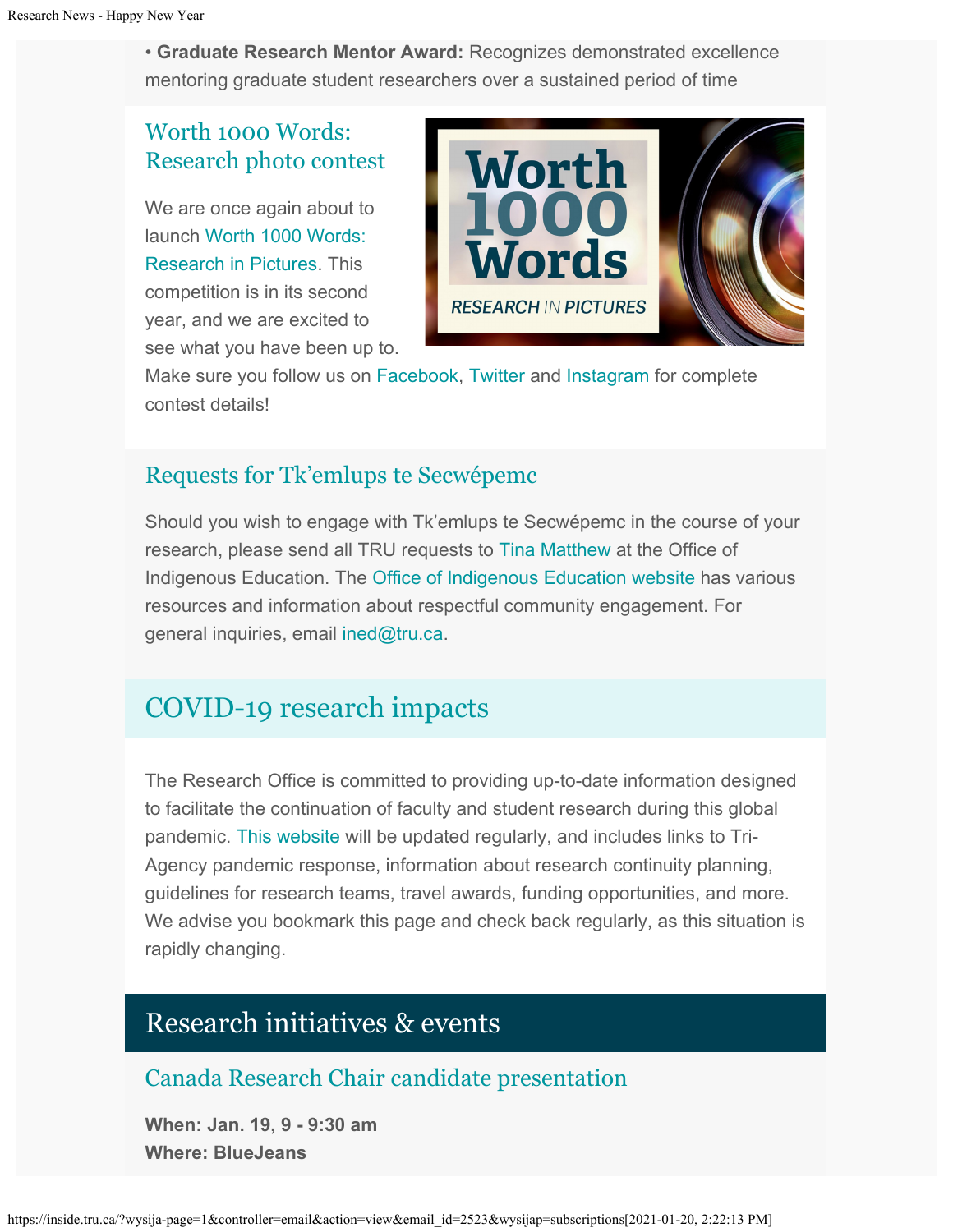Dr. Juanita Bacsu presents: Improving Healthy Aging in Place for Rural Older Adults.

[Read more](http://inside.tru.ca/events/event/canada-research-chair-candidate-presentation/)

## [Writing for the Conversation](http://inside.tru.ca/events/event/writing-for-the-conversation-canada-workshop-with-editor-scott-white/) [Canada: A workshop with Editor](http://inside.tru.ca/events/event/writing-for-the-conversation-canada-workshop-with-editor-scott-white/) [Scott White](http://inside.tru.ca/events/event/writing-for-the-conversation-canada-workshop-with-editor-scott-white/)

**When: Jan. 21, noon - 1:30 pm Where: MS Teams**



Faculty are encouraged to join Conversation Canada CEO and Editor-in-Chief Scott White for this virtual workshop.

RSVP to [Danna Bach](mailto:dbach@tru.ca) before Jan. 20 to receive a meeting invite.

[Read more](http://inside.tru.ca/events/event/writing-for-the-conversation-canada-workshop-with-editor-scott-white/)

## [Tap into Research](https://www.youtube.com/playlist?list=PLXEEh1_dKU0V8KtyuyQk_6Ycu5gEyZu3q)

We are thrilled with the response to our virtual [Tap into Research series](https://www.youtube.com/playlist?list=PLXEEh1_dKU0V8KtyuyQk_6Ycu5gEyZu3q). If you have missed any of the presentations, now is great time to catch up using our [YouTube playlist.](https://www.youtube.com/playlist?list=PLXEEh1_dKU0V8KtyuyQk_6Ycu5gEyZu3q)

Gift of Learning

The Tap into Research/Gift of Learning virtual presentations provide an opportunity for your research to reach new audiences. For more information about developing a Tap into Research presentation, contact [Danna Bach](mailto:dbach@tru.ca).

## [Rematriation of Indigenous women:](http://inside.tru.ca/events/event/rematriation-of-indigenous-women-filmmakers-and-storytellers/) [Filmmakers and storytellers](http://inside.tru.ca/events/event/rematriation-of-indigenous-women-filmmakers-and-storytellers/)

**When: Feb. 5, 1 - 2:30 pm** You are invited to participate in this webinar featuring guest speakers Dr. Dorothy Christian, Dr. Jules Arita Koostachin, and Doreen Manuel.

### [Read more](http://inside.tru.ca/events/event/rematriation-of-indigenous-women-filmmakers-and-storytellers/)

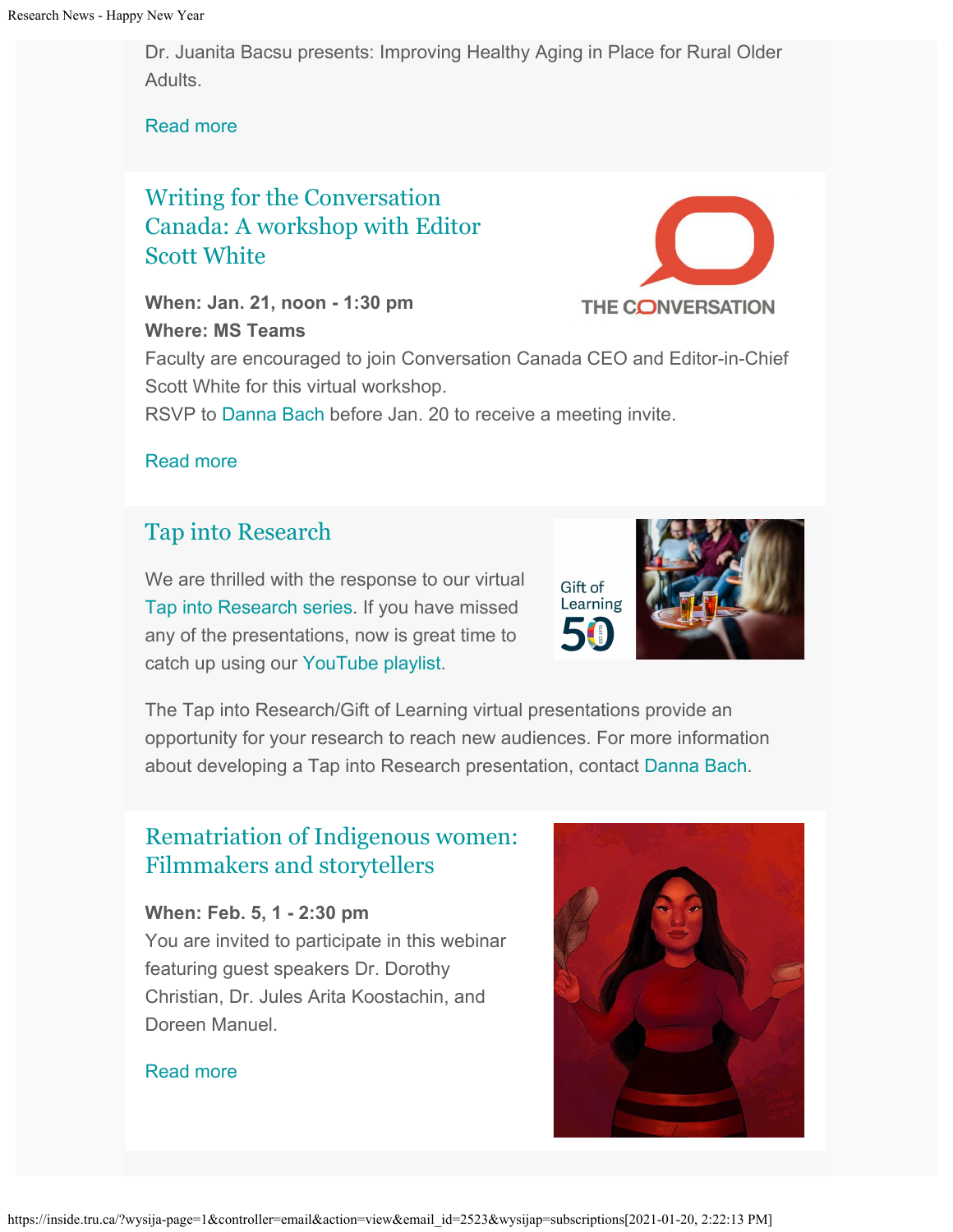## [Project Management for Grad Students](http://inside.tru.ca/events/event/project-management-for-grad-students-3/)

#### **When: Feb. 1 & 2, all day**

Mitacs is providing free, online workshops for graduate students in BC. In this workshop, students will use a customized project planning tool to reach their project deadlines with energy and time to spare.

#### [Read more](http://inside.tru.ca/events/event/project-management-for-grad-students-3/)

## [Presentation Skills for Grad Students](https://inside.tru.ca/events/event/presentation-skills-for-grad-students/)

#### **When: Feb. 11, all day**

In this one-day course, theory is introduced in short bursts and participants spend the majority of time practicing their presentation skills while receiving immediate feedback. This session is ideal for graduate students planning to participate in the [3MT competition](https://www.tru.ca/research/research-week/3mt.html) this spring.

#### [Read more](http://inside.tru.ca/events/event/presentation-skills-for-grad-students/)

## Research News

## [Student research continues during](http://inside.tru.ca/2020/12/17/student-research-continues-during-pandemic/) [pandemic](http://inside.tru.ca/2020/12/17/student-research-continues-during-pandemic/)

Eleven student research projects were supported through TRU's flagship UREAP program, which provides \$6000 to students to conduct original research.



#### [Read more](http://inside.tru.ca/2020/12/17/student-research-continues-during-pandemic/)

## [Lepin investment in graduate](http://inside.tru.ca/2020/12/14/lepin-investment-in-graduate-education-climbs/) [education climbs](http://inside.tru.ca/2020/12/14/lepin-investment-in-graduate-education-climbs/)

Eight TRU grad students received the \$6000 Ken Lepin Graduate Student Awards based on outstanding achievement in course work and research.



#### [Read more](http://inside.tru.ca/2020/12/14/lepin-investment-in-graduate-education-climbs/)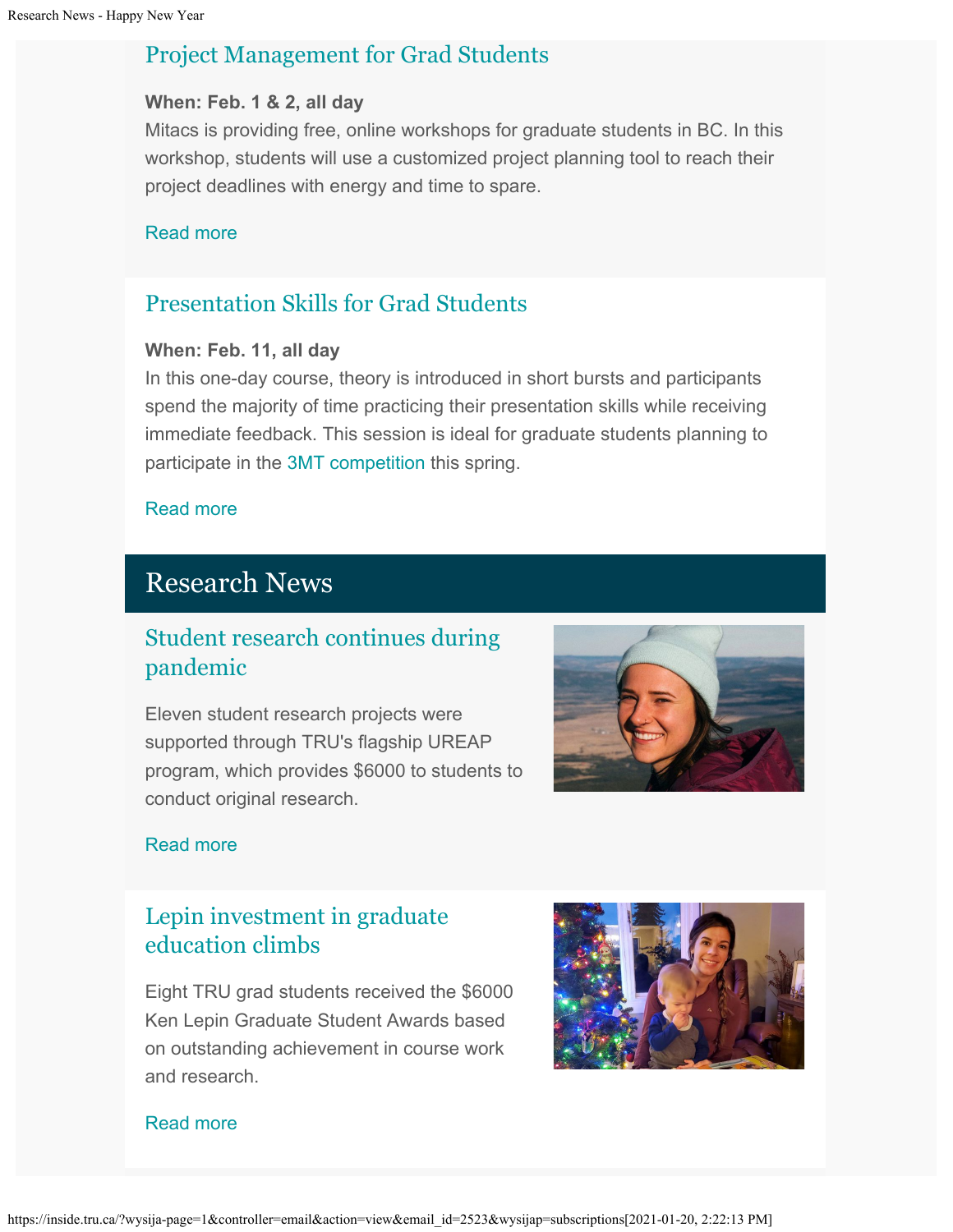## [Arts grad finds path through](http://inside.tru.ca/2021/01/04/arts-grad-finds-path-through-research/) [research](http://inside.tru.ca/2021/01/04/arts-grad-finds-path-through-research/)

Arts grad Luke Kernan has turned his passion for research into a unique career path.



### [Read more](http://inside.tru.ca/2021/01/04/arts-grad-finds-path-through-research/)

# [Communicating research](https://inside.tru.ca/tru.ca/experts)

## [Send your images to Science Exposed](https://www.nserc-crsng.gc.ca/ScienceExposed-PreuveParLimage/how_do_i_win-comment_gagner_eng.asp)

Eye-catching images from research projects across all fields of study can now be submitted to Science Exposed. The individuals or groups that most successfully combine creativity and science will be awarded a cash prize. The contest is hosted by NSERC and Acfas, and its goal is to foster a science culture in Canada by capturing vibrant research images that showcase the work of our talented research community.

# [Share your expertise](https://inside.tru.ca/tru.ca/experts)

Media is reaching out to TRU routinely, searching for experts to speak on a variety of issues. Please make yourself easy to find by joining the [Experts List](https://inside.tru.ca/tru.ca/experts). For more information, please reach out to [Danna Bach](mailto:dbach@tru.ca), or take a moment and [simply register online.](https://inside.tru.ca/find-an-expert/experts-registration-update/)

## Research in the media

## [National Observer | The burning question: How to tackle air](http://inside.tru.ca/inthemedia/national-observer-the-burning-question-how-to-tackle-air-pollution-and-health-threats-from-wood-stoves/) [pollution and health threats from wood stoves?](http://inside.tru.ca/inthemedia/national-observer-the-burning-question-how-to-tackle-air-pollution-and-health-threats-from-wood-stoves/)

Jan. 7 — TRU's Michael Mehta discusses why many rural residents' health is at significant risk due to high levels of airborne pollutants from wood-burning stoves.

## [Read more](http://inside.tru.ca/inthemedia/national-observer-the-burning-question-how-to-tackle-air-pollution-and-health-threats-from-wood-stoves/)

## [Prince George Citizen | Former PGRCC inmate's lawsuit over](http://inside.tru.ca/inthemedia/prince-george-citizen-former-pgrcc-inmates-lawsuit-over-solitary-confinement-certified-as-a-class-action/)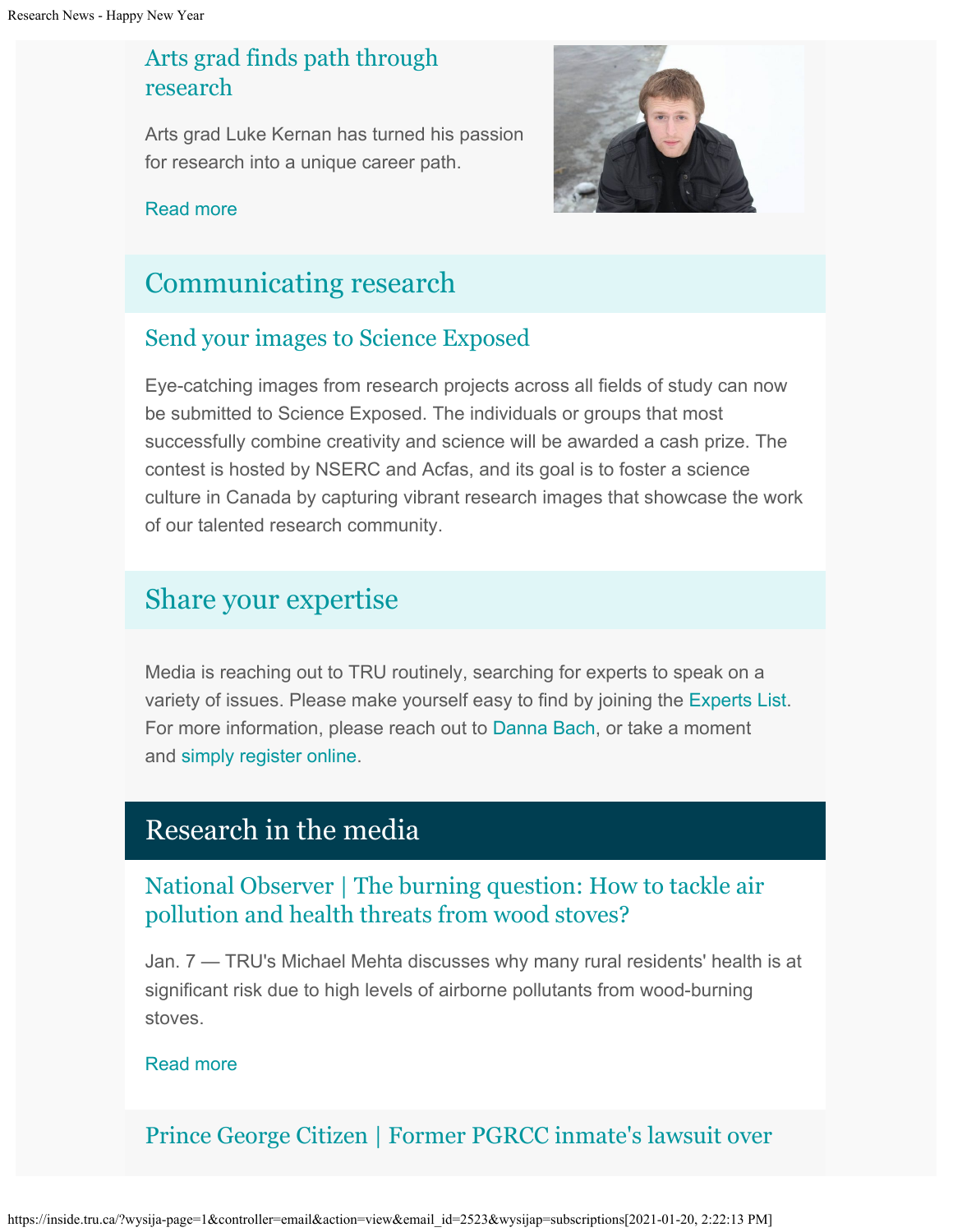## [solitary confinement certified as a class action](http://inside.tru.ca/inthemedia/prince-george-citizen-former-pgrcc-inmates-lawsuit-over-solitary-confinement-certified-as-a-class-action/)

Jan. 6 — Law faculty member Craig Jones provides context and fuller information in this story about a class action case involving solitary confinement in prison.

#### [Read more](http://inside.tru.ca/inthemedia/prince-george-citizen-former-pgrcc-inmates-lawsuit-over-solitary-confinement-certified-as-a-class-action/)

## [Kamloops This Week | \\$250,000 grant will help TRU](http://inside.tru.ca/inthemedia/kamloops-this-week-250000-grant-will-help-tru-researchers-probe-life-and-death-of-micro-organisms/) [researchers probe life and death of micro-organisms](http://inside.tru.ca/inthemedia/kamloops-this-week-250000-grant-will-help-tru-researchers-probe-life-and-death-of-micro-organisms/)

Dec. 17 — Supported by Genome BC, Lauchlan Fraser and Jonathan Van Hamme are leading research team to produce a more accurate measurement of the environmental DNA in microbial soil communities by eliminating relic DNA. This research is in partnership with Highland Valley Copper and Copper Mountain mines.

#### [Read more](http://inside.tru.ca/inthemedia/kamloops-this-week-250000-grant-will-help-tru-researchers-probe-life-and-death-of-micro-organisms/)

## [CFJC Today | TRU receives \\$750k donation to support](http://inside.tru.ca/inthemedia/cfjc-today-tru-receives-750k-donation-to-support-indigenous-students/) [Indigenous students](http://inside.tru.ca/inthemedia/cfjc-today-tru-receives-750k-donation-to-support-indigenous-students/)

Dec. 10 — BMO Financial Group is donating \$750,000 to TRU in support of Indigenous student researchers.

#### [Read more](http://inside.tru.ca/inthemedia/cfjc-today-tru-receives-750k-donation-to-support-indigenous-students/)

## [CBC Radio & ABC Digital Radio | Van Life](https://theconversation.com/why-some-workers-are-opting-to-live-in-their-vans-148961)

Nov. 16 & Dec. — Angus Duff was interviewed by both [CBC Radio](https://soundcloud.com/angus-duff-269312082/cbc-radios-shelley-joyce-interviews-dr-angus-duff-to-learn-about-workers-who-live-in-vans-nov-16-2020) and [ABC](https://soundcloud.com/angus-duff-269312082/abc-interview-on-van-life-dec-5-2020) [Digital Radio](https://soundcloud.com/angus-duff-269312082/abc-interview-on-van-life-dec-5-2020) about research that explores why some workers are opting to live in their vans.

# Funding news

### Tri-Agency News

1. Tri-Agency (CIHR, SSHRC, NSERC) and CFI has launched a new [Integrated](https://www.canada.ca/en/research-coordinating-committee/program-calendar.html) [Calendar of Funding Opportunities](https://www.canada.ca/en/research-coordinating-committee/program-calendar.html) of principal funding opportunities and their join initiatives for researchers, graduate students and post-doctoral fellow. Please bookmark this.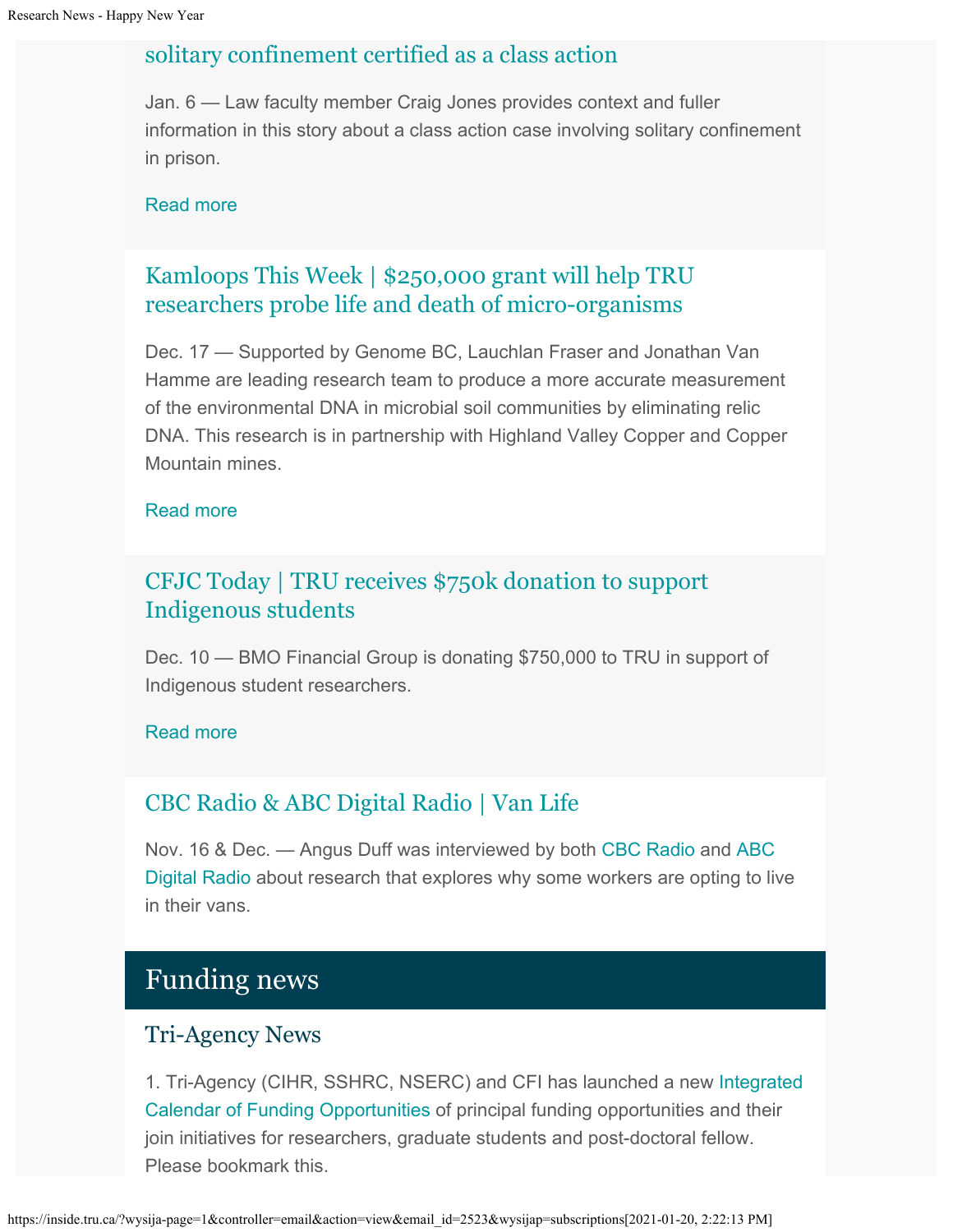2. New Frontiers in Research Fund has launched [interactive dashboard](c:%5C%5CUsers%5C%5Cansharma%5C%5CAppData%5C%5CLocal%5C%5CMicrosoft%5C%5CWindows%5C%5CINetCache%5C%5CContent.Outlook%5C%5CG79RX86A%5C%5CeyJrIjoiNTY3YjZhOGItNTYwMC00ZWFhLTk4NzQtM2EyYjg1MDkxMTZkIiwidCI6ImZiZWYwNzk4LTIwZTMtNGJlNy1iZGM4LTM3MjAzMjYxMGY2NSJ9) that highlights key data on NFRF competitions to date, providing valuable insights into how the fund is being awarded to the research community.

## Seeking members for Indigenous Leadership Circle in Research

First Nations, Inuit and Métis Peoples are invited to submit expressions of interest to [participate in an interagency Indigenous Leadership Circle in](https://www.sshrc-crsh.gc.ca/news_room-salle_de_presse/latest_news-nouvelles_recentes/2020/indigenous_leadership_circle_research-cercle_leadership_autochtone_recherche-eng.aspx) [Research](https://www.sshrc-crsh.gc.ca/news_room-salle_de_presse/latest_news-nouvelles_recentes/2020/indigenous_leadership_circle_research-cercle_leadership_autochtone_recherche-eng.aspx). The Leadership Circle will advise the presidents of the three federal research funding agencies and the Canada Foundation for Innovation on the implementation of the Canada Research Coordinating Committee's [strategic](https://www.canada.ca/en/research-coordinating-committee/priorities/indigenous-research/strategic-plan-2019-2022.html) [plan](https://www.canada.ca/en/research-coordinating-committee/priorities/indigenous-research/strategic-plan-2019-2022.html) for strengthening Indigenous research capacity. **Application deadline is Jan. 15**.

## [COVID-19 Research Impacts](https://tru.ca/research/covid-19-research-impacts.html)

For the most up-to-date- news on Tri-Agency response to COVID-19, please visit the following:

- [COVID-19 Impacts on SSHRC's Policies and Programs](https://www.sshrc-crsh.gc.ca/news_room-salle_de_presse/covid-19-eng.aspx)
- [NSERC program information in relation to COVID-19](https://www.nserc-crsng.gc.ca/Media-Media/NewsRelease-CommuniqueDePresse_eng.asp?ID=1139)
- [CIHR: Coronavirus disease \(COVID-19\)](https://cihr-irsc.gc.ca/e/51917.html)

# Funding opportunities (external)

A calendar for [COVID related research grants](https://www.tru.ca/research/research-services/research-services-faculty/faculty-research-funding/funding-deadlines.html) has been created, and features sponsored research opportunities on the novel coronavirus.

• The internal deadline for all applications is **two weeks prior** to the listed deadline. This allows time to receive critical review, obtain support letters and appropriate institutional approval. Please contact [Anita Sharma](mailto:ansharma@tru.ca) or [Megan Prins](mailto:mprins@tru.ca) at the earliest opportunity to receive extensive grant development support.

## CIHR

## [Canadian Longitudinal Study on Aging](https://www.researchnet-recherchenet.ca/rnr16/vwOpprtntyDtls.do?prog=3397&view=currentOpps&org=CIHR&type=EXACT&resultCount=25&sort=program&next=1&all=1&masterList=true) **Deadline: Feb. 16**

The specific objectives of this funding opportunity are to support the:

1. Continued implementation of the approved CLSA protocol, including two waves of data collection for the tracking and comprehensive cohorts, analysis of a core set of biomarkers and continued optimization of participant retention for a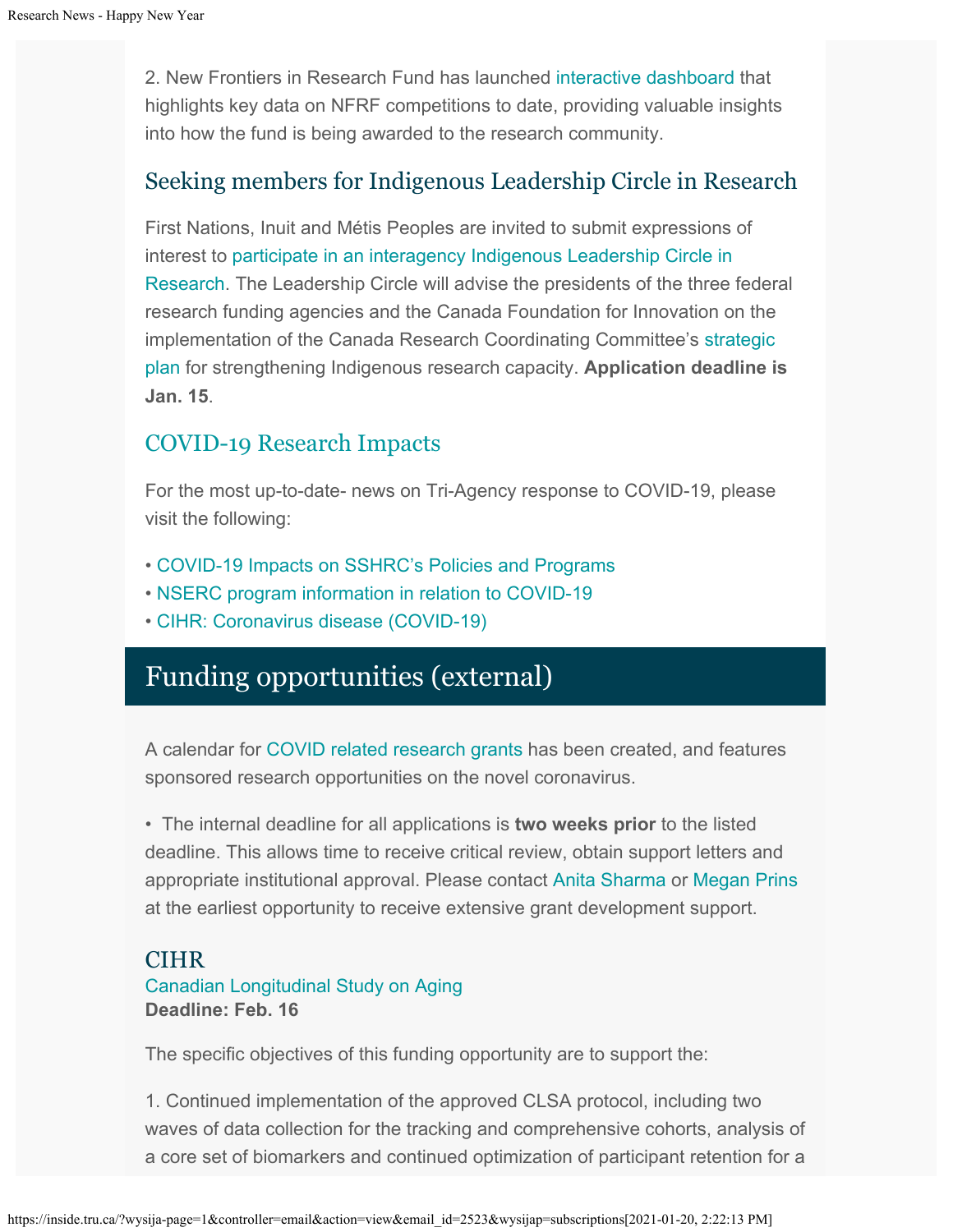robust longitudinal cohort;

2. Ongoing optimization of systems and mechanisms, including a communication and outreach strategy (that includes a data promotion plan) that will ensure responsible and timely access to high quality CLSA data and biospecimens, while meeting ethical standards and protecting the privacy of CLSA participants;

3. Continued evolution of the CLSA governance structure and business model to ensure long-term stability and sustainability of the platform and its related operations. This should include governance and decision-making, management and operating plans, succession planning, and strategies for partnership and collaboration that continue to position the platform as a world-class scientific resource.

### [Spring Project Grant](https://cihr-irsc.gc.ca/e/51996.html)

**Deadlines:** March 4 (spring registration); April 1 (full application) This program is designed to capture ideas with the greatest potential for important advances in fundamental or applied health-related knowledge, health care, health systems, and/or health outcomes. The best ideas may stem from new, incremental, innovative, and/or high-risk lines of inquiry or knowledge translation approaches. Please also see [Priority Announcements](https://www.researchnet-recherchenet.ca/rnr16/viewOpportunityDetails.do?progCd=11078&language=E&org=CIHR) that offer additional sources of funding for highly rated applications.

#### [Human Frontier Science Program: Pre-announcement](https://cihr-irsc.gc.ca/e/52257.html)

#### **Deadlines:** March 18 (NOI); March 30 (full application)

**Award value:** Depends on team composition

These grants support innovative basic research into fundamental biological problems with emphasis placed on novel and interdisciplinary approaches that involve scientific exchanges across national and disciplinary boundaries (see [guidelines\)](https://www.hfsp.org/sites/default/files/Sciences/Grants/LI%20Guidelines.pdf). Participation of scientists from disciplines outside the traditional life sciences such as biophysics, chemistry, computational biology, computer science, engineering, mathematics, nanoscience or physics is recommended because such collaborations have open up new approaches for understanding the complex structures and regulatory networks that characterize living organisms, their evolution and interactions. Grants are provided to teams of scientists from different countries who wish to combine their expertise in innovative approaches to questions that could not be answered by individual laboratories.

### [Team Grant: Food Security and Climate Change in the Canadian North](https://www.researchnet-recherchenet.ca/rnr16/vwOpprtntyDtls.do?prog=3269&view=search&launchMonth=2&launchYear=2020&type=EXACT&resultCount=25&next=1)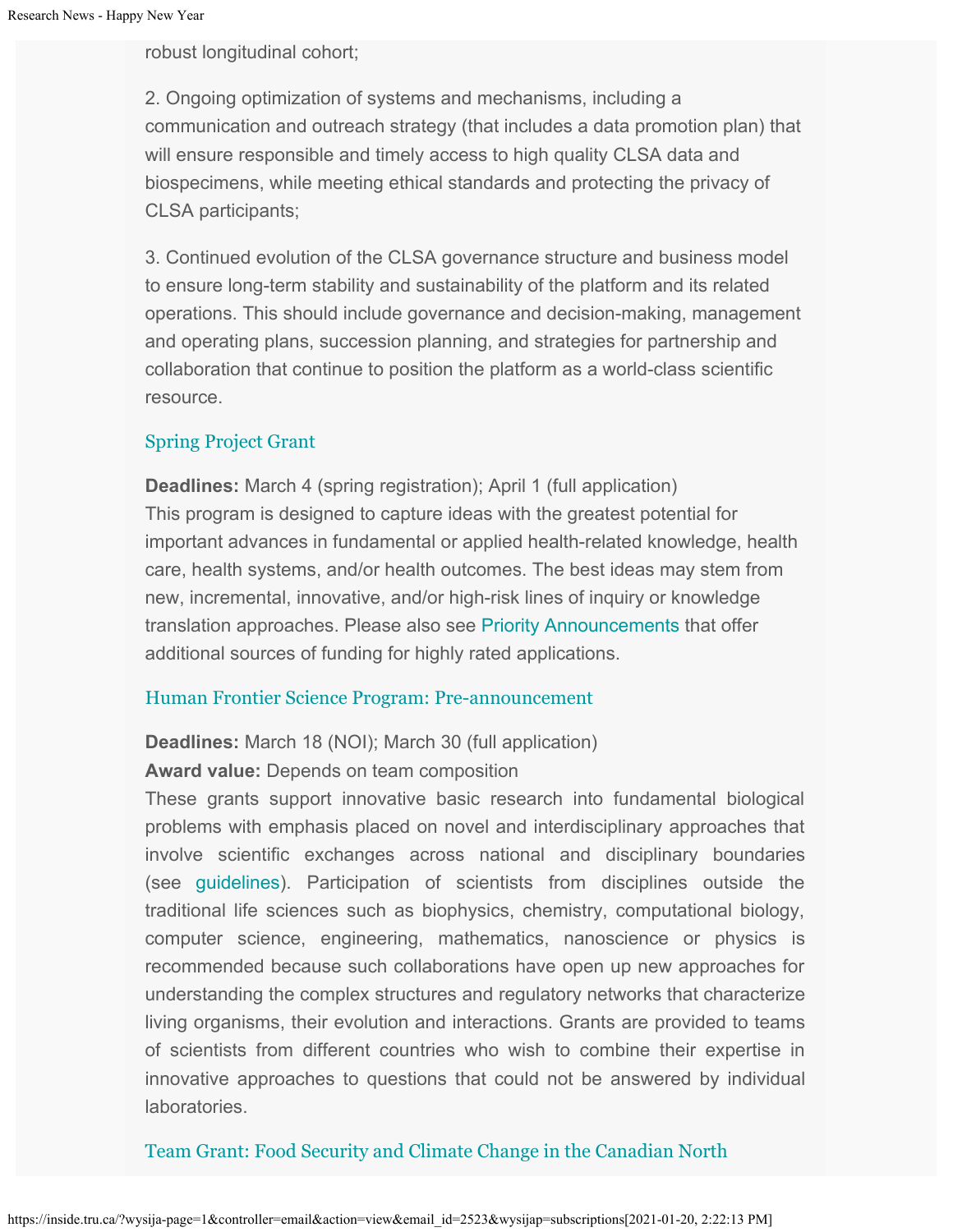**DEADLINE CHANGE: LOI:** April 27 (successful LOIs will be awarded \$25,000 to develop a full application)

**Award amount:** Up to 1.5 million over 4 years

The goal of this initiative is to support multidisciplinary teams of researchers, knowledge users and/or partners to work together to address food security and climate change in the North.

## [Team Grant - Diabetes Prevention and Treatment in Indigenous Communities:](https://www.researchnet-recherchenet.ca/rnr16/vwOpprtntyDtls.do?prog=3393&view=currentOpps&org=CIHR&type=EXACT&resultCount=25&sort=program&all=1&masterList=true) [Resilience and Wellness](https://www.researchnet-recherchenet.ca/rnr16/vwOpprtntyDtls.do?prog=3393&view=currentOpps&org=CIHR&type=EXACT&resultCount=25&sort=program&all=1&masterList=true)

**Deadline:** May 26 (LOI); successful LOIs receive up to \$35,000 to develop a full application; July 7 (full application)

**Award value:** Up to \$2 million

This competition will support Indigenous-led and community-driven research to define and integrate models of resilience and wellness into diabetes prevention and/or treatment approaches among First Nations, Inuit and Métis Peoples.

#### [Team Grant – Indigenous Gender and Wellness](https://www.researchnet-recherchenet.ca/rnr16/vwOpprtntyDtls.do?prog=3394&view=currentOpps&org=CIHR&type=EXACT&resultCount=25&sort=program&all=1&masterList=true)

**Deadlines:** June 22 (registration); July 29 (full application). *Note: At least one team member must have attended the [Idea Fair and Learning Circle](https://www.researchnet-recherchenet.ca/rnr16/vwOpprtntyDtls.do?prog=2924&view=currentOpps&type=EXACT&resultCount=25&sort=program&next=1&all=1&masterList=true) in June 2019*

#### **Award value:** Up to \$500,000

Gender plays an important, but often overlooked role in Indigenous wellness. Indigenous concepts of gender have been negatively affected by colonization and the effects of gender on wellness have often been overlooked by research. This will provide funding for Indigenous-led teams to implement their ideas through research and action-oriented, community-based participatory projects that will improve wellness for Indigenous Peoples from a gendered perspective.

## SSHRC [Connection Grants](http://www.sshrc-crsh.gc.ca/funding-financement/programs-programmes/connection_grants-subventions_connexion-eng.aspx)

**Deadlines:** Feb. 1, May 1, Aug. 1, Nov. 1

**Award amount:** \$7,000 to \$25,000 (events); up to \$50,000 (outreach activities) Connection grants support events and outreach activities geared toward shortterm, targeted knowledge mobilization initiatives. Events and outreach activities funded by a Connection Grant may often serve as a first step toward more comprehensive and longer-term projects potentially eligible for funding through other SSHRC funding opportunities listed in SSHRC's Funding search tool.

### [SSHRC Insight Development Grants](http://www.sshrc-crsh.gc.ca/funding-financement/programs-programmes/insight_development_grants-subventions_de_developpement_savoir-eng.aspx)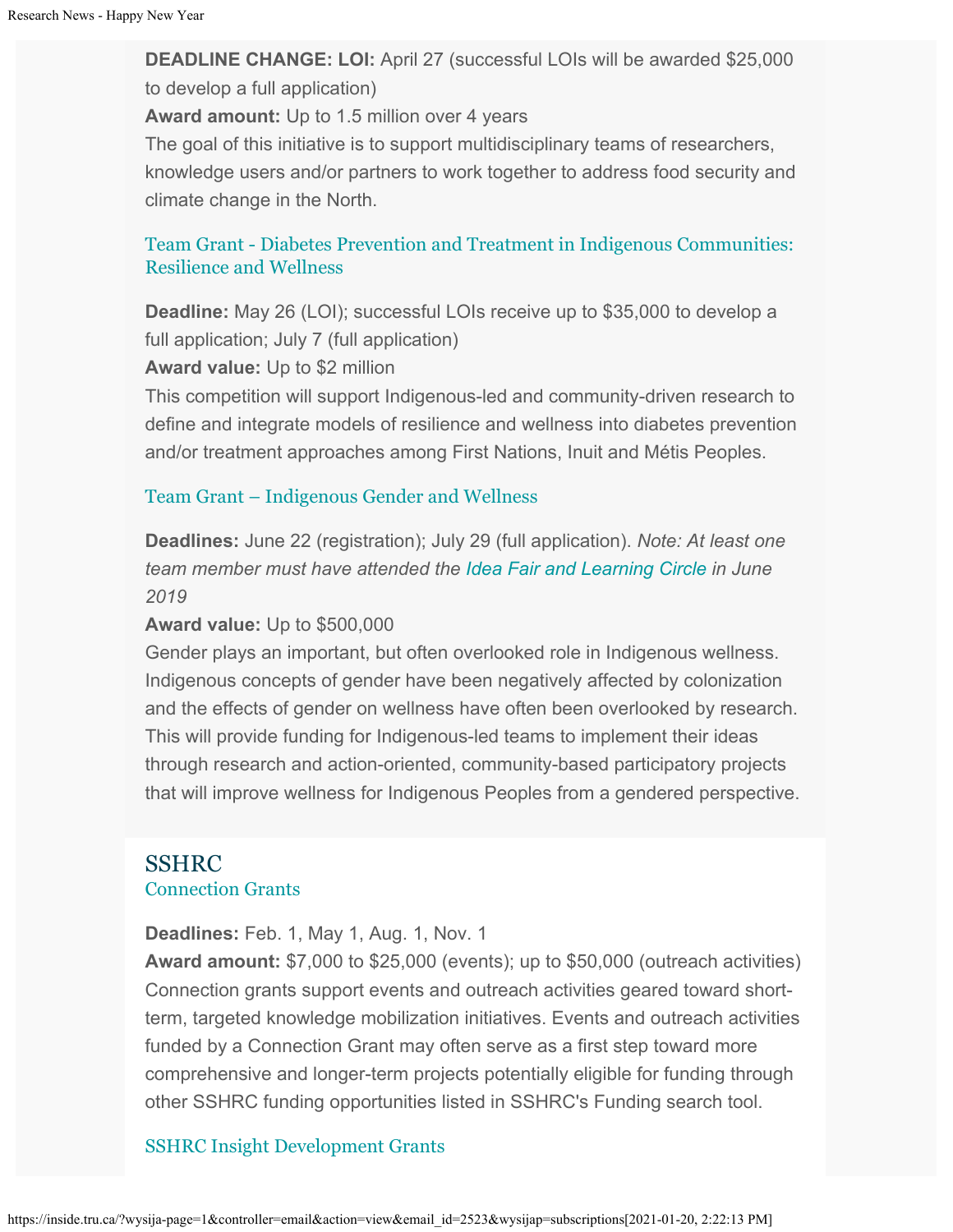**Deadline:** Feb. 2 **Value:** \$7,000 to \$75,000/two years *Portal now open!*

Insight Development Grants (IDG) enable the development of new research questions, as well as experimentation with new methods, theoretical approaches and/or ideas. IDGs foster research in its initial stages, but are not intended to support large-scale initiatives. Funding is available to both emerging and established scholars and 50% of the budget is reserved for emerging scholars.

## [Partnership Engage Grants](http://www.sshrc-crsh.gc.ca/funding-financement/programs-programmes/partnership_engage_grants-subventions_d_engagement_partenarial-eng.aspx)

**Deadlines:** March 15, June 15, Sept. 15 **Award amount:** \$7,000 to \$25,000

These grants provide short-term and timely support for partnered research activities that will inform decision-making at a single partner organization from the public, private or not-for-profit sector. The partnerships supported through these grants respond to immediate needs and time constraints facing organizations in non-academic sectors.

## NSERC

## [NSERC Idea to Innovation \(I2I\) Grants](https://www.nserc-crsng.gc.ca/Professors-Professeurs/RPP-PP/I2I-Innov_eng.asp)

**Deadlines:** March 30, June 22, Sept. 28 **Award value:** \$15,000-\$350,000\*

*\*Applicants must contact [Lincoln Smith](mailto:lsmith@tru.ca) to discuss partnerships, IP, and research agreements prior to applying for this grant*

The Idea to Innovation (I2I) grants will accelerate the pre-competitive development of promising technology originating from the university and college sector and promote its transfer to a new or established Canadian company. The I2I grants provide funding to college and university faculty members to support research and development projects with recognized technology transfer potential. This is achieved through defined phases by providing crucial assistance in the early stages of technology validation and market connection.

## [Alliance Grants](https://www.nserc-crsng.gc.ca/Innovate-Innover/alliance-alliance/index_eng.asp)

### **Deadlines:** ongoing

NSERC is pleased to announce the opening of the next phases of [Alliance](https://www.nserc-crsng.gc.ca/Innovate-Innover/alliance-alliance/index_eng.asp) [grants](https://www.nserc-crsng.gc.ca/Innovate-Innover/alliance-alliance/index_eng.asp). Alliance grants are now open for [Option 1](https://www.nserc-crsng.gc.ca/Innovate-Innover/alliance-alliance/funding-financement_eng.asp#option1) applications requesting over \$20,000 annually from NSERC, and [Option 2](https://www.nserc-crsng.gc.ca/Innovate-Innover/alliance-alliance/index_eng.asp) applications requesting support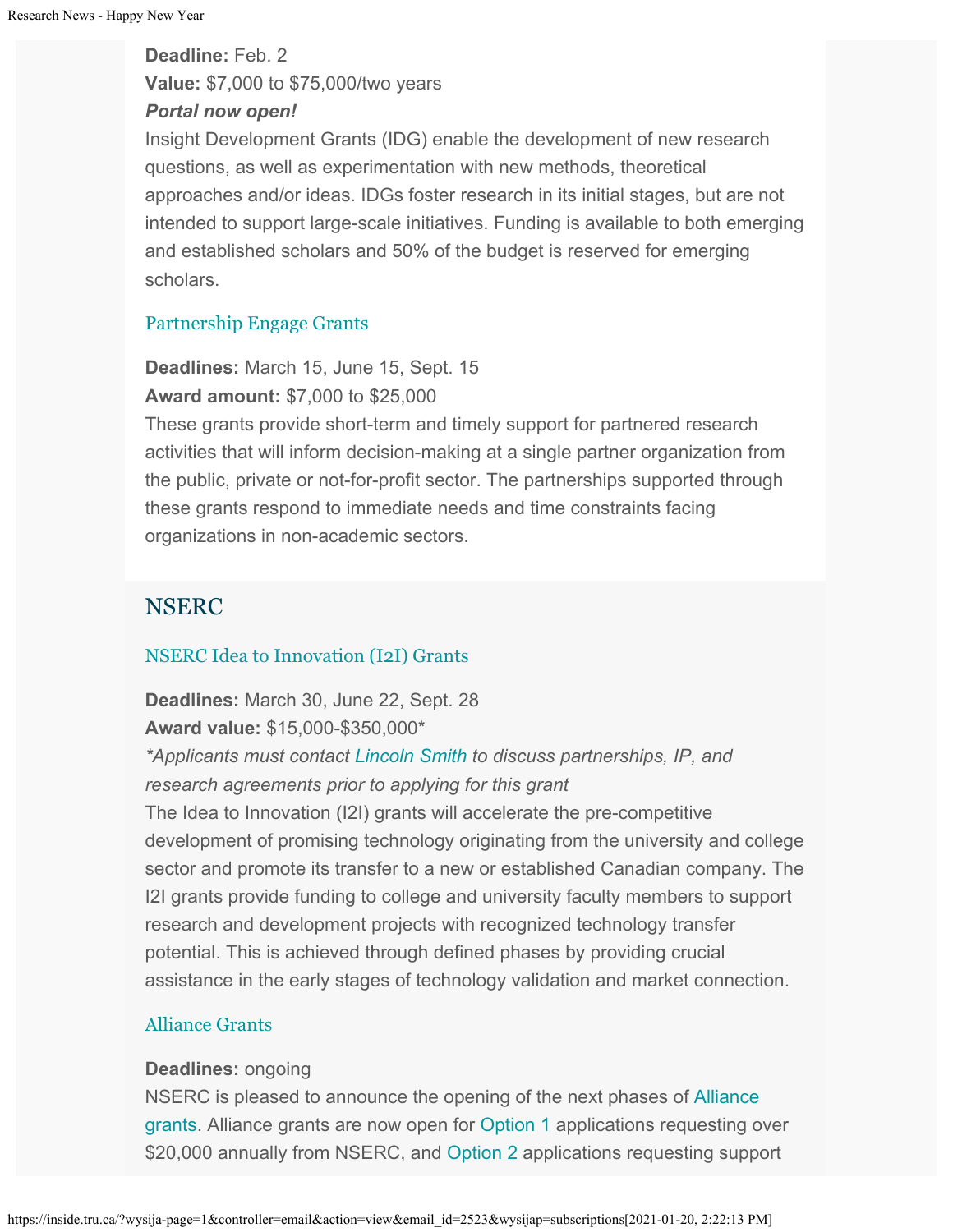for up to 90% or 100% of the costs of the project are now open. Alliance grants encourage university researchers to collaborate with partner organizations, which can be from the private, public or not-for-profit sectors. Please also see [slide deck](https://one.tru.ca/sites/rgs/ToolsandResources/_layouts/15/WopiFrame.aspx?sourcedoc=/sites/rgs/ToolsandResources/Shared%20Documents/NSERC_ALLIANCE.pptx&action=default) from NSERC Research and Innovation Development Officer, Pam Giberson's presentation at TRU. And an Alliance Grant application ["Top Tips"](https://one.tru.ca/sites/rgs/ToolsandResources/_layouts/15/WopiFrame.aspx?sourcedoc=/sites/rgs/ToolsandResources/Shared%20Documents/Alliance%20Grant%20-%20Top%20Tips%20EN%20%20FR.pdf&action=default) document.

## Government of BC

### [WorkSafe BC: Research Grant Competition Innovation at Work](https://www.worksafebc.com/en/about-us/research-services/funding-streams/innovation-at-work?utm_campaign=grant-awards&utm_source=e-news&utm_medium=email&utm_content=iaw-policy)

**Deadlines:** Feb. 12 (full application) **Award value:** \$50,000

These funds support small-scale research projects that lead to the development of practical solutions to address workplace health and safety issues. Research topics should align with WorkSafeBC [research priorities](http://trk.cp20.com/click/4bf-1jpr7b-lfqnxr-4t9kk3h6/).

## Government of Canada [AgriScience Program - Projects](http://www.agr.gc.ca/eng/programs-and-services/agriscience-program-projects/?id=1516993063537)

#### **Deadline:** open

#### **Award value:** varies

The AgriScience Program is a program under the Canadian Agricultural Partnership. The program aims to accelerate the pace of innovation by providing funding and support for pre-commercial science activities and cuttingedge research that benefits the agriculture and agri-food sector and Canadians.

## [Heritage Canada:](https://www.canada.ca/en/canadian-heritage/services/funding/community-multiculturalism-anti-racism.html) - [Community Support, Multiculturalism, and Anti-Racism](https://www.canada.ca/en/canadian-heritage/services/funding/community-multiculturalism-anti-racism.html) [Initiatives Program](https://www.canada.ca/en/canadian-heritage/services/funding/community-multiculturalism-anti-racism.html)

#### **Deadline:** Jan. 12 (projects); Continuous (events)

These programs support the mandate of the Department of Canadian Heritage by building on Canada's strength as a diverse and inclusive society. The Program has three funding components: Events, Projects and Community Capacity Building. It also includes one separate initiative, the Paul Yuzyk Youth Initiative for Multiculturalism.

## Foundations

[Bill and Melinda Gates Foundation and the International COVID-19 Data](https://icoda-research.org/research/our-research/%22%20%5Cl%20%22grandchallenge) [Alliance \(ICODA\) – Grand Challenges ICODA COVID-19 Data Science](https://icoda-research.org/research/our-research/%22%20%5Cl%20%22grandchallenge)

**Deadline:** Jan. 19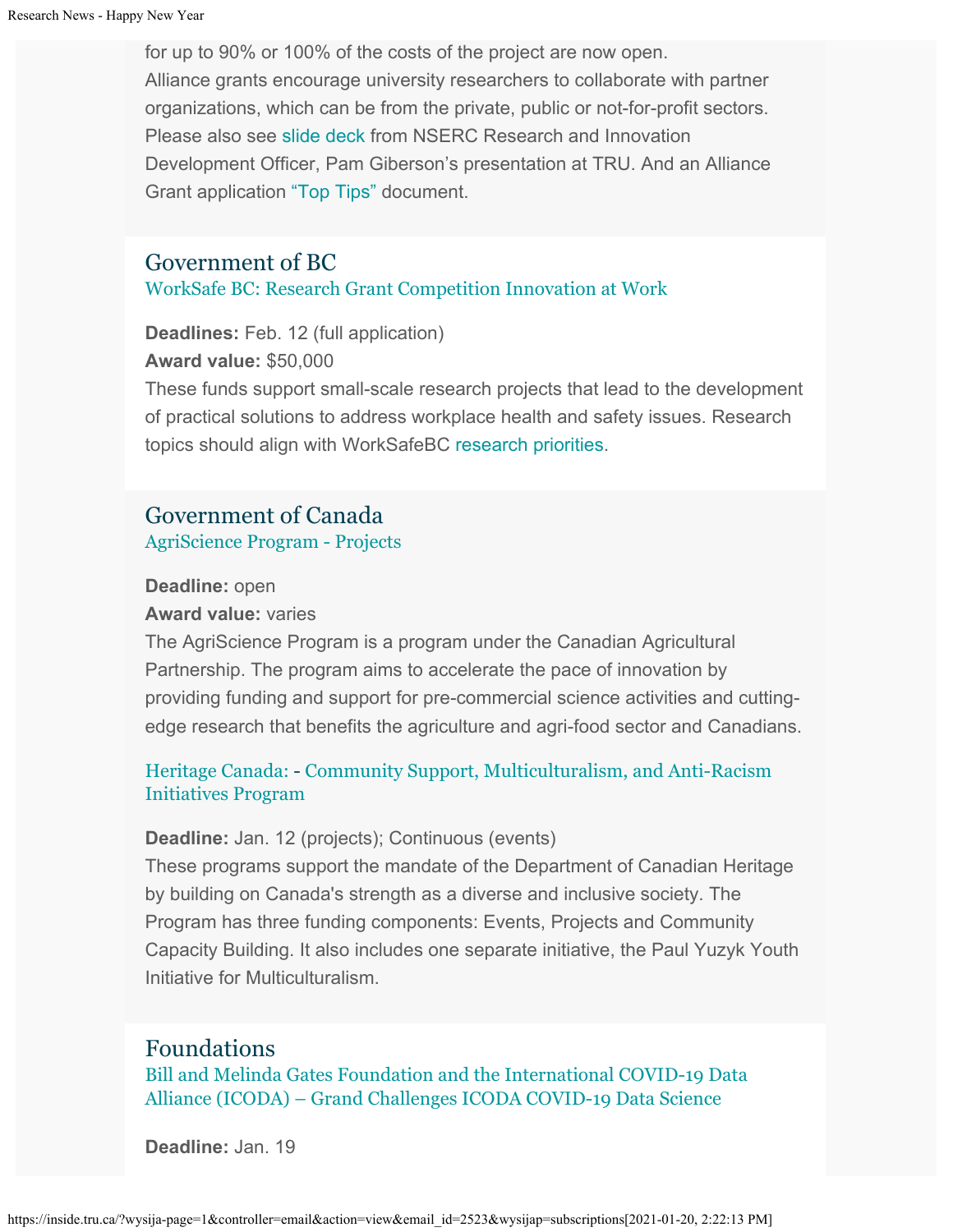### **Award value:** \$100,000

Grand Challenges ICODA COVID-19 Data Science grant programme that will focus on addressing major questions about how to reduce the harm of COVID-19 and future pandemics. The programme aims to unite data and develop processes, analytical tools and infrastructure to achieve rapid scientific progress and impact.

## [Canada Mortgage and Housing Cooperation](https://impact.canada.ca/en/challenges/housing-supply-challenge) – [Housing Supply Challenge](https://impact.canada.ca/en/challenges/housing-supply-challenge) - [Round 1](https://impact.canada.ca/en/challenges/housing-supply-challenge/process)

### **Deadline:** Jan. 20

The Housing Supply Challenge (HSC) invites citizens, stakeholders, and experts from across Canada to propose innovative solutions to the barriers that limit the creation of new housing. **Round 1 Challenge: The data driven round** invites applicants to submit data solutions or methodologies that improve the collection, sharing, analysis and integration, and/or presentation of data. The broad definition allows participants to determine the solution that best fits the needs of the identified problem. We want decision makers to use the solutions to provide and maintain needed housing supply. Solutions should help government agencies, policy makers, private or not-for-profit organizations, etc. have a real impact on housing supply at a macro or a local level.

### [Bill and Melinda Gates Foundation – Grand Challenge – Smart Farming](https://gcgh.grandchallenges.org/challenge/smart-farming-innovations-small-scale-producers) [Innovations for Small Scale Producers](https://gcgh.grandchallenges.org/challenge/smart-farming-innovations-small-scale-producers)

#### **Deadline:** Feb. 25

**Award value:** Visit the link for information about Seed Grants and Scale-Up **Grants** 

Smart Farming Innovations for Small-Scale Producers Request for Proposals (RFP) seeks Smart Farming solutions that leverage digital technology innovations that have the potential to drive positive impact for smallscale producer (SSP) entrepreneurs delivered through bundled farmer services and enabled by scalable digital and data platforms

### [Inuit Nunangat Research Program \(INRP\) – Call for Proposals](https://www.itk.ca/inuit-nunangat-research-program/)

The (INRP) is an Inuit-led component of [North by North](https://arcticnet.ulaval.ca/north-north), a program operated by the ArcticNet Network of Centres of Excellence. In tandem with Inuit Tapiriit Kanatami's [implementation of the National Inuit Strategy on](https://www.itk.ca/national-inuit-strategy-on-research-implementation-plan/) [Research](https://www.itk.ca/national-inuit-strategy-on-research-implementation-plan/) ([NISR\)](https://www.itk.ca/national-strategy-on-research/), the INRP advances Inuit self-determination in research by creating space for Inuit to design research projects, develop partnerships to build capacity and strengthen the impact and effectiveness of Inuit Nunangat research for Inuit.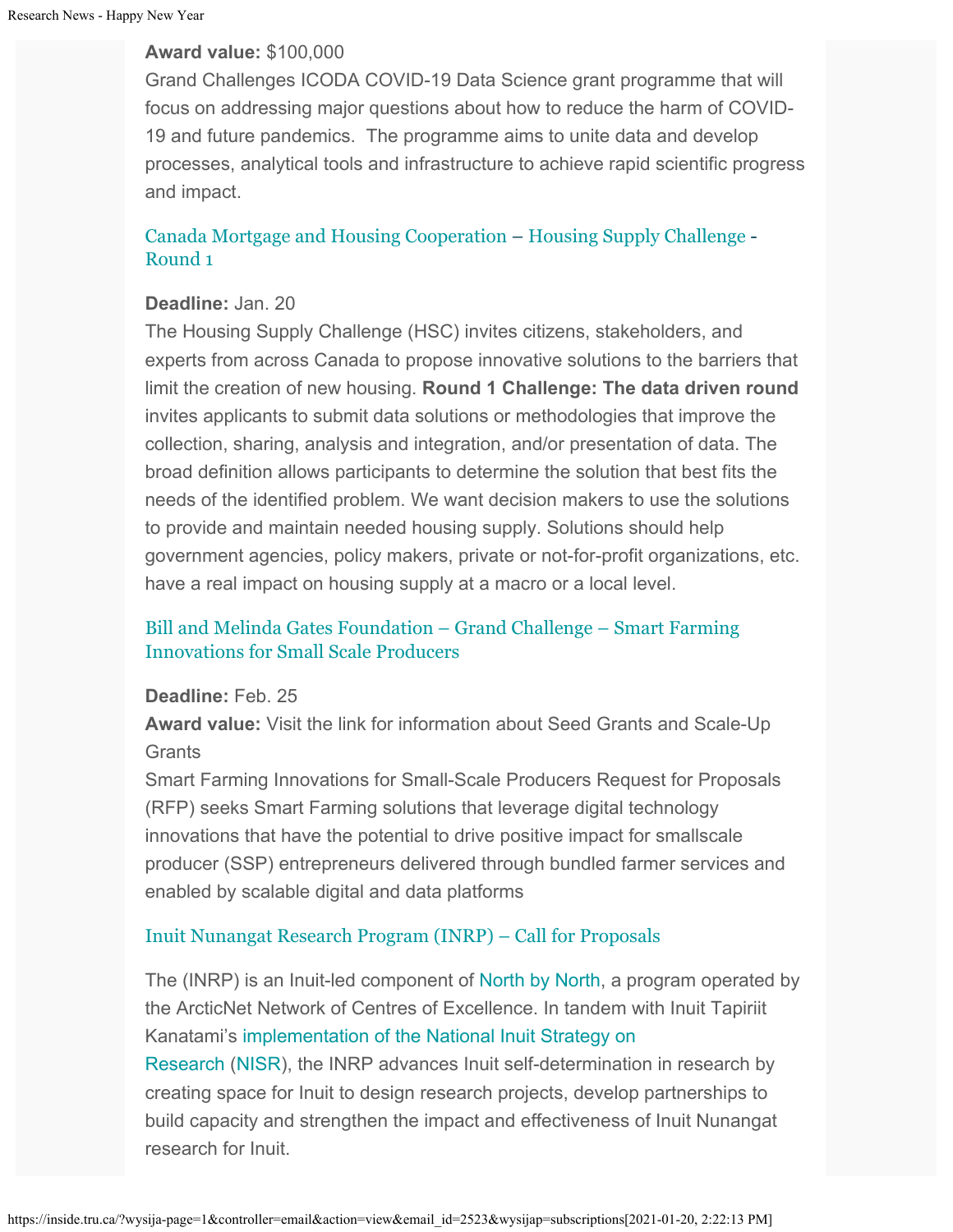### [Michael Smith Foundation for Health Research - Scholar Program](https://www.msfhr.org/our-work/activities/scholar-awards)

#### **Deadlines:** Feb. 8 (LOI); March 22 (full application)

This program identifies and develops outstanding BC health researchers who are within five years from the start of their first institutional appointment as an independent investigator, it helps researchers start and develop new programs of research, and it protects researchers' time to conduct research, develop an independent research career and attract additional research funding. [Partnership opportunities are available](https://www.msfhr.org/partners/prospective-partners#Scholar).

### [Michael Smith Foundation for Health Research – Research Trainee Program](https://www.msfhr.org/our-work/activities/trainee-awards%20)

### **Deadlines:** Feb. 8 (LOI); March 29 (full application)

This program provides salary support for talented post-doctoral or health professional researchers and develops their careers in health research, it *Helps post-doctoral researchers increase their, and their labs', research productivity, and it prepares post-doctoral researchers for successful careers in research, biotech, health policy and more.* [Partnership opportunities are available.](https://www.msfhr.org/partners/prospective-partners#Trainee%20awards)

### [Max Bell Foundation: Project Grants and Development Grants](https://maxbell.org/our-work/granting/types-programs/)

#### **Deadline:** Ongoing

#### **Award amount:** \$10,000-\$200,000/ 1-3 years

**Project Grants** support clearly defined activities designed to achieve a specific objective that aligns with the Foundation's mission and criteria and that seek to support projects with a high likelihood of informing public policy and practice. Current program areas include: Health & Wellness; Education; the Environment.

**Development Grants** support organizations who wish to undertake short-term (typically 4 month) work that will better position them to succeed with larger projects (e.g., environmental scanning; background research; project planning; proposal development etc.). Development grants are described in more detail [here](https://maxbell.org/our-work/types-programs/).

## Fellowships

[Mitacs Elevate, Postdoctoral Fellowship Winter 2020](https://www.mitacs.ca/en/programs/elevate#postdoc)

**Deadline:** Jan. 13 (intent to apply and conflict of interest declaration); Feb. 19 (full application) **Award value:** \$55,000 salary/stipend minimum

Mitacs Elevate is a postdoctoral fellowship with a customized research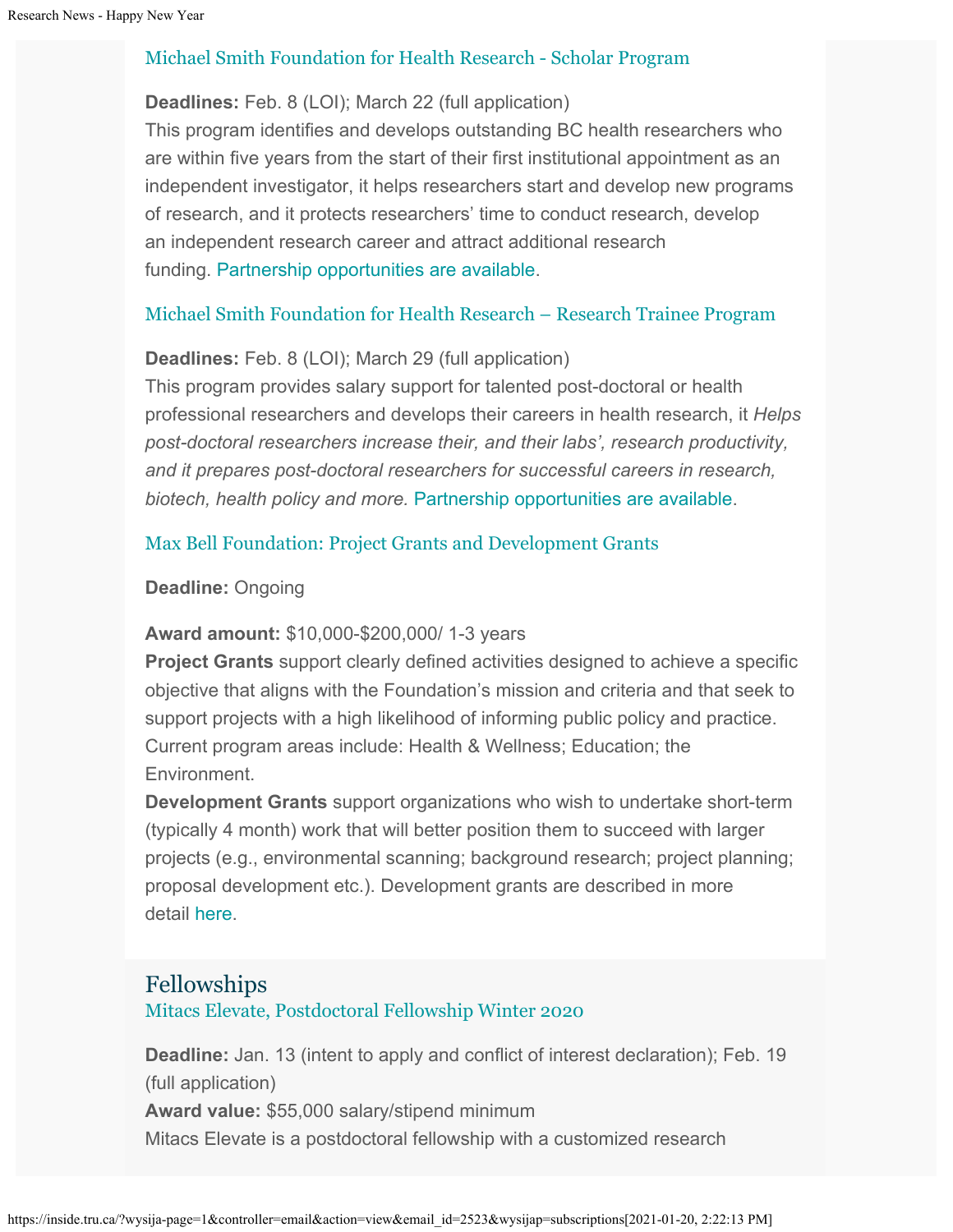management-training component. Elevate fellows progress through the program in a cohort, giving them cross-disciplinary networking and peerlearning opportunities they might not have otherwise in their careers. Over the two-year fellowship, Elevate fellows divide their time between their partner organization project and university-based research with their faculty supervisor.

#### [The Banting Research Foundation Discovery Award](http://www.bantingresearchfoundation.ca/discovery-award-program/)

#### **Deadline:** Jan. 25

### **Award value:** \$25,000

This awards innovative health and biomedical research projects by outstanding new investigators at universities and research institutes in Canada who are within the first three years of their first academic appointment. The intent is to provide seed funding so that applicants are able to gather pilot data to enhance their competitiveness for other sources of funding.

### [Accelerate: Indigenous Initiative](https://discover.mitacs.ca/indigenous/)

### **Deadline: Jan. 29**

This initiative is part of Mitacs' [Accelerate Program](https://www.mitacs.ca/en/programs/accelerate), linking a student with a partnering organization on a research project co-developed by a faculty supervisor. This Indigenous call offers 75% of the matching funds if the student or the non-academic partner self-identifies as Indigenous.

*For additional assistance with Mitacs applications, contact [Jennifer Tedman-](mailto:jtedman@mitacs.ca)[Jones](mailto:jtedman@mitacs.ca).*

# Funding opportunities (internal)

### [The Thompson Rivers University Internal Research Fund](https://tru.ca/research/research-services/research-services-faculty/faculty-research-funding/internal-opportunities.html)

### **Deadline:** Jan. 15 annually

### **Award amount:** \$3,000 - \$5,000.

A joint initiative of the Research and Graduate Studies office and the Office of the Provost and Vice-President Academic, this fund provides a maximum of \$100,000 annually to support research with the principal aim of helping faculty become more competitive for external funding and scaffolding faculty development, especially in terms of tenure and promotion. Completion of an IRF project should significantly widen the applicant's sphere of influence in terms of their research and scholarship. The IRF is a seed fund that is not intended to provide funding for major projects. *Those accepting IRF funding are expected to apply for complementary or future external funding support*. Terms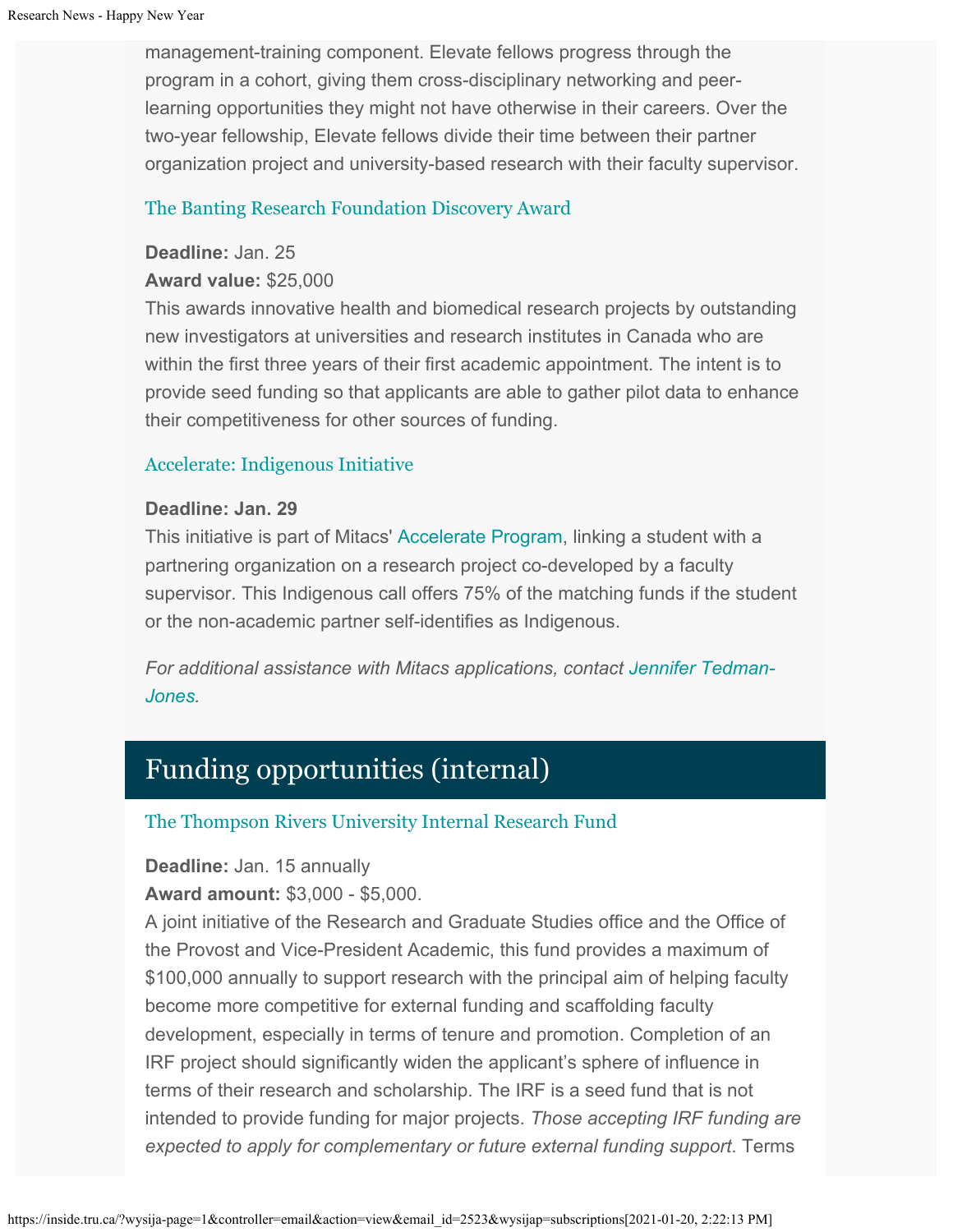of Reference and Application Form can be found in [Romeo](https://tru.researchservicesoffice.com/Romeo.Researcher/Login.aspx?ReturnUrl=/ROMEO.Researcher/default.aspx).

### [Research Accelerate Grants](https://www.tru.ca/__shared/assets/research-accelerate-grant52860.pdf)

#### **Deadline:** Feb. 10

**Award value:** Up to \$3,500

Faculty who are actively engaged in developing Tri-Agency funding applications are encouraged to apply for this grant which is designed to support activities that will enhance grant proposals with expenditures directly related to the research. Activities may include completion of any preliminary work, literature review, student training, or any other appropriate activity that contributes to the development of the application. **Application form will be available in Romeo by Jan. 13.**

### [Research Partnership Accelerate Grants](https://www.tru.ca/__shared/assets/research-partnership-accelerate-grant52861.pdf)

### **Deadline:** Feb. 22

**Award value:** Up to \$7,500

These grants are designed to catalyze or accelerate the development of research partnerships and interdisciplinary collaborations to enhance Tri-Agency partnership and interdisciplinary grant applications. Those faculty who are actively engaged in fostering partnerships and collaborations with the outcome of developing applications for Tri-Agency funding competitions within the next 12 months are encouraged to apply. **Application form will be available in Romeo by Jan. 13.**

# Funding opportunities (students)

### [BC NEIHR Indigenous Graduate and Postdoctoral Funding](https://onlineacademiccommunity.uvic.ca/bcneihr/)

#### **Deadline: Jan. 15**

#### **Award Value: \$17,000 (masters)**

Funded by the CIHR Institute of Indigenous Peoples' Health (IIPH), the BC NEIHR is one of nine Indigenous-led networks across Canada that support research leadership among Indigenous (*First Nations, Métis and Inuit*) communities, collectives and organizations (ICCOs). The primary objective is to increase the number of ICCOs and Indigenous researchers (*students and investigators)* who hold health research funds.

### [NSERC Undergraduate Student Research Award Program \(USRA\)](https://tru.ca/research/undergraduate-research/undergraduate-research-opportunities.html)

**Deadline:** Jan. 22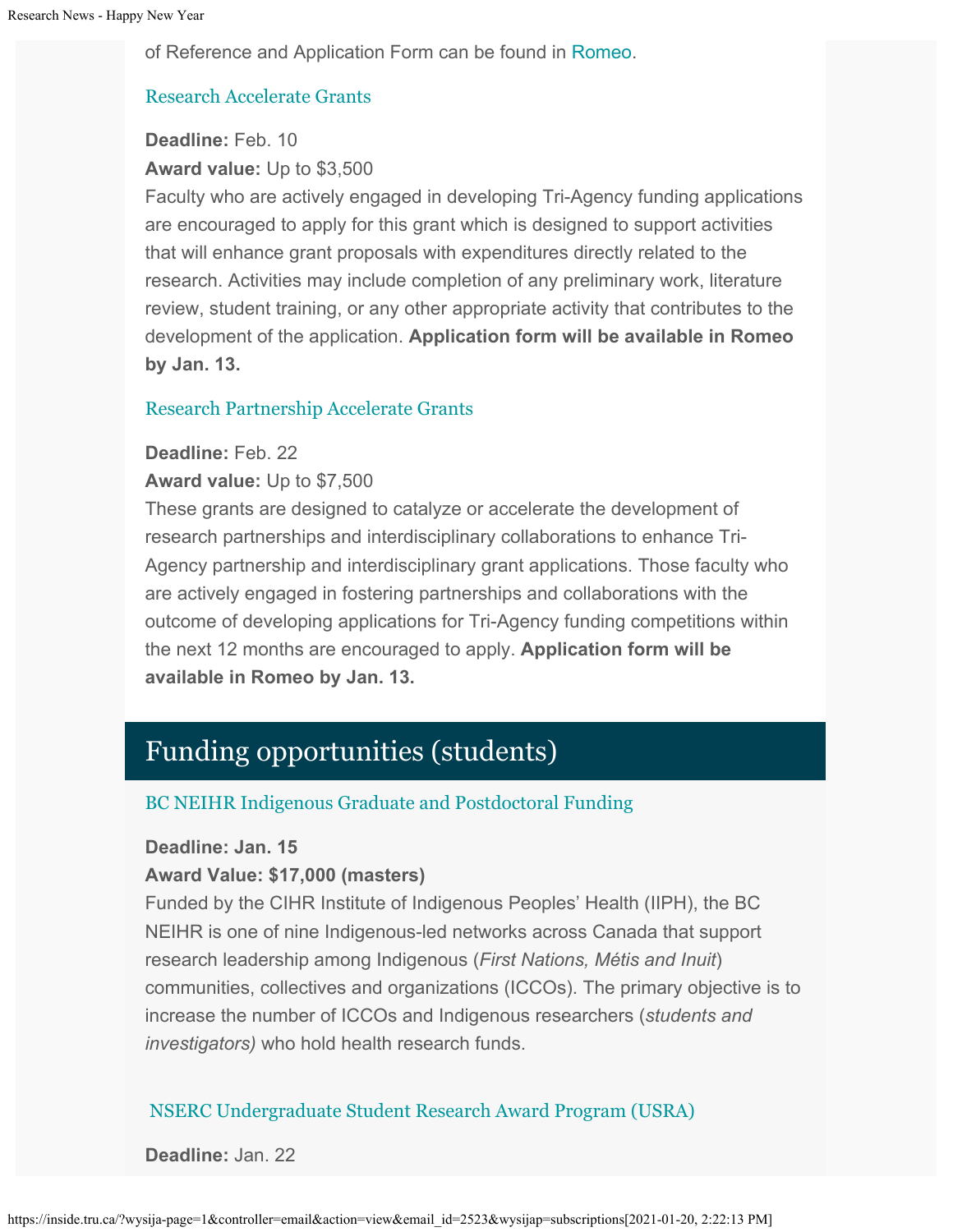#### **Award amount**: \$7,500 (minimum)

The award amount has increased for 2021. This award provides funds for undergraduate students in the natural sciences and engineering to engage in research over a 16-week period over the summer (May to August). Several adjustments have been made to the application process, which can be read in full detail at [tru.ca/myresearch](https://tru.ca/research/undergraduate-research/undergraduate-research-opportunities.html).

## [Undergraduate Research Experience Award Program \(UREAP\)](https://www.tru.ca/research/undergraduate-research/undergraduate-research-opportunities/ureap-award.html)

### **Deadline: Feb. 28**

### **Award amount: \$6,000**

The UREAP is a scholarship designed to fund students to conduct their own original research under the supervision of a faculty mentor. Projects funded by UREAP may also be eligible for an additional operating grant of up to \$1,000 to cover expenses such as supplies, or knowledge dissemination.

# Knowledge mobilization

## Published books, chapters & articles

Brydges, T., Retamal, M., & **Hanlon, M**. (2020). Will COVID-19 support the transition to a more sustainable fashion industry? *Sustainability: Science, Practice and Policy*, *16*(1), 298– 308. <https://doi.org/10.1080/15487733.2020.1829848>

**\*Catenza, C. J**., **\*Farooq, A**., **\*Shubear, N. S.**, & **Donkor, K. K**. (2021). A targeted review on fate, occurrence, risk and health implications of bisphenol analogues. *Chemosphere*, *268*, 129273. <https://doi.org/10.1016/j.chemosphere.2020.129273>

**Denham, T**. (2020). My work in academic integrity 2020: Not all I hoped it would be. *Canadian Perspectives on Academic Integrity*, *Vol. 3 No. 2*, 14-15 Pages. <https://doi.org/10.11575/CPAI.V3I2.71641>

**Dhand, R.**, Szigeti, A., Kotob, M., Kennedy, M., & Ye, R. (2020). Litigating in the Time of Coronavirus: Mental Health Tribunals' Response to COVID-19. *Windsor Yearbook of Access to Justice*, *37*, 132– 160. <https://doi.org/10.22329/wyaj.v37i0.6565>

Di Nota, P. M., Stoliker, B. E., Vaughan, A. D., Andersen, J. P., & **Anderson, G. S.** (2020). Stress and memory: A systematic state-of-the-art review with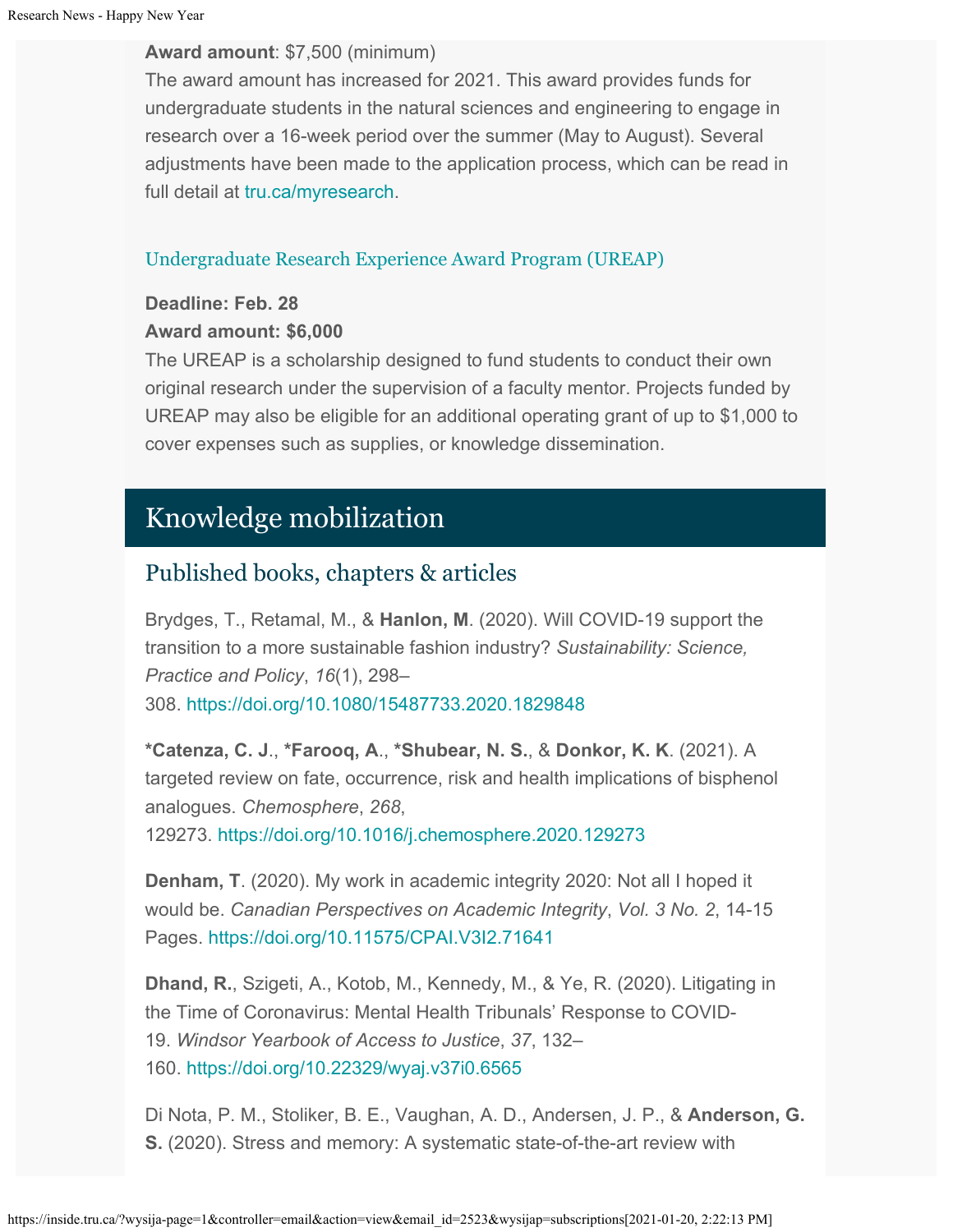evidence-gathering recommendations for police. *Policing: An International Journal*, *ahead-of-print*(ahead-of-print). [https://doi.org/10.1108/PIJPSM-06-](https://doi.org/10.1108/PIJPSM-06-2020-0093) [2020-0093](https://doi.org/10.1108/PIJPSM-06-2020-0093)

**Duff, A. J.**, & **Rankin, S. B**. (2020). Exploring flexible home arrangements – an interview study of workers who live in vans. *Career Development International*, *25*(7), 747–761. <https://doi.org/10.1108/CDI-02-2020-0029>

**Hashim, H. A.**, & Eltoukhy, A. E. E. (n.d.). *Nonlinear Filter for Simultaneous Localization and Mapping on a Matrix Lie Group using IMU and Feature Measurements*. 12.

**Haverila, M. J.**, Haverila, K. C., & **McLaughlin, C**. (2021). Gender-based behavioural segmenting of the cellphone youth market. *International Journal of Business Excellence*, *23*(1), 93. <https://doi.org/10.1504/IJBEX.2021.111914>

**Hu, J.**, & **\*Gonzales, L**. (2020). English-as-an-Additional-Language Employees' Perspectives on Writing in the Workplace. *BC TEAL Journal*, 91-108 Pages. <https://doi.org/10.14288/BCTJ.V5I1.343>

**Jackson, P. J.**, & Hwang, A. S. (2021). Design Tools: Transforming Ideas into Products. In A. Sixsmith, J. Sixsmith, A. Mihailidis, & M. L. Fang (Eds.), *Knowledge, Innovation, and Impact* (pp. 211–219). Springer International Publishing. [https://doi.org/10.1007/978-3-030-34390-3\\_28](https://doi.org/10.1007/978-3-030-34390-3_28)

**\*Johnston, J.**, & **Mason, C**. (2020). Eurocentric Lens to Indigenous Methods of Sharing Knowledge in Jasper National Park, Canada. *Journal of Park and Recreation Administration*. <https://doi.org/10.18666/JPRA-2020-10251>

**\*Johnston, J. W.**, & **Mason, C**. (2020). The Paths to Realizing Reconciliation: Indigenous Consultation in Jasper National Park. *International Indigenous Policy Journal*, *11*(4), 1–27. <https://doi.org/10.18584/iipj.2020.11.4.9348>

**Mason, C. W**. (2020). Colonial Encounters, Conservation, and Sport Hunting in Banff National Park. In C. Adams (Ed.), *Sport and Recreation in Canadian History* (pp. 87–111). Windsor.

McInnes, C., Shuttleworth, C. M., **Larsen, K. W.**, Everest, D. J., Bruemmer, C., Carroll, B., Romeo, C., Sainsbury, T., Crawshaw, G., Dubois, S., Gillis, L., Gilray, J., & Percival, A. (2020). Introduced Canadian Eastern grey squirrels: Squirrelpox virus surveillance and why nothing matters. *Hystrix the Italian Journal of Mammalogy*, *31*(2), 0. <https://doi.org/10.4404/hystrix-00331-2020>

**Park, A. J**., Patterson, L. D., Tsang, H. H., **\*Ficocelli, R.**, Spicer, V., & Dodich,